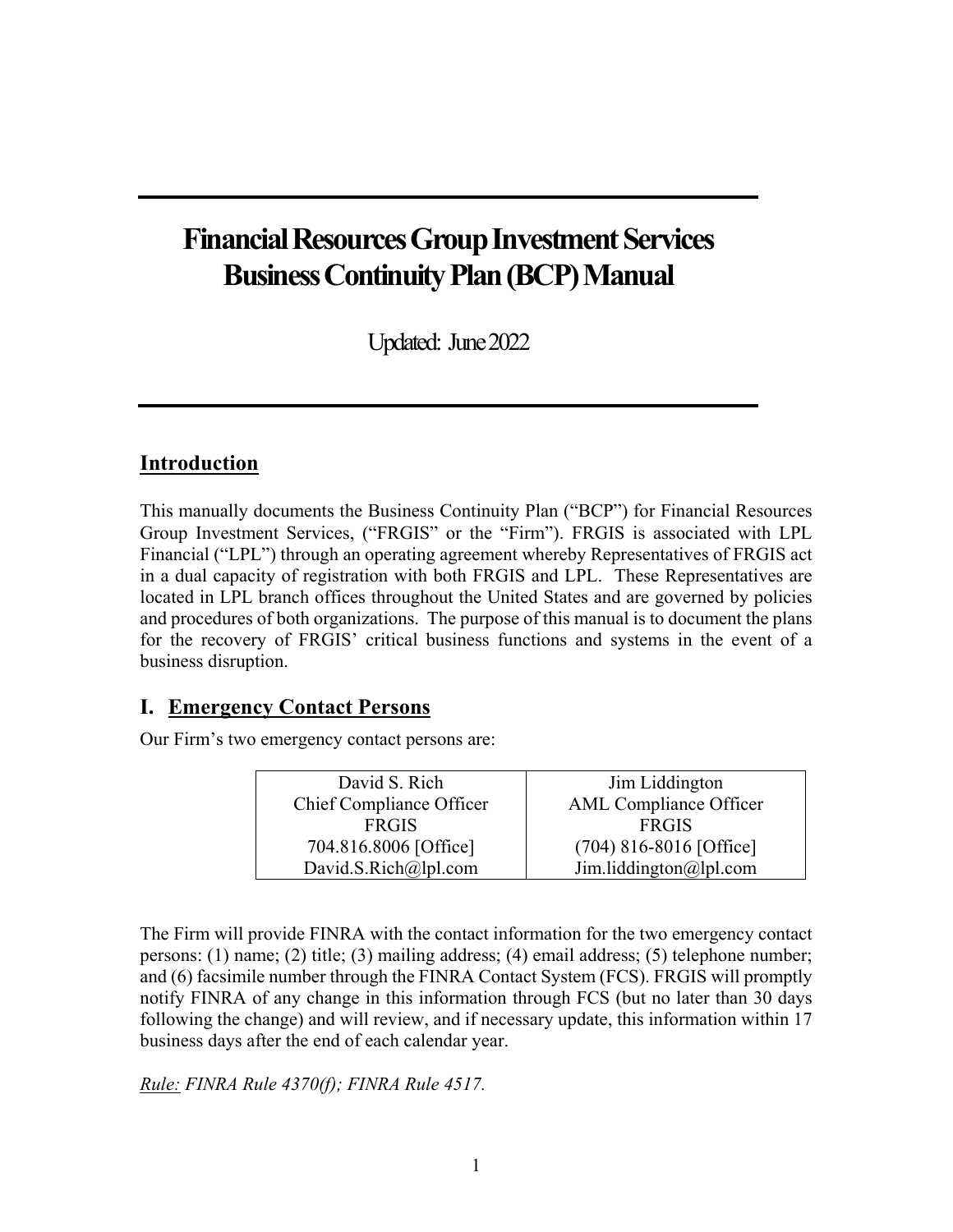# **II. Firm Policy**

Our Firm's policy is to respond to a Significant Business Disruption (SBD) by safeguarding employees' lives and Firm property, making a financial and operational assessment, quickly recovering and resuming operations, protecting all of the Firm's books and records, and allowing our customers to transact business. In the event that we determine we are unable to continue our business and in conjunction with our business operating agreement with LPL, we will direct customers to the LPL Financial service center at 800-877-7210 for emergency assistance and access to their funds.

# A. Significant Business Disruptions (SBDs)

Our plan anticipates two kinds of SBDs, internal and external.

Internal SBDs affect only our Firm's ability to communicate and do business, such as a fire in our building.

External SBDs prevent the operation of the securities markets or a number of firms, such as a terrorist attack, a city flood, or a wide-scale, regional or national disruption. Our response to an external SBD relies heavily on other organizations and systems, especially on the capabilities of LPL.

FRGIS recognizes pandemic and other global disruptions as external SBDs. FRGIS strives to provide a safe and healthy workplace for all employees. The *Pandemic and other Global Disruptions Policy*, located in our Written Supervisory Procedures Manual, outlines our overall response to a pandemic outbreak and our emergency preparedness in conjunction with our BCP. It outlines specific steps and procedures FRGIS takes to safeguard employees' health and well-being during a pandemic while ensuring FRGIS's ability to maintain essential operations and continue providing essential services to our customers. In addition, it provides guidance on how we intend to respond to specific operational and human resource issues in the event of a pandemic.

# B. Approval and Execution Authority

Bruce Miller, President or FRGIS and a registered principal, is responsible for approving this plan and for conducting the required annual review.

In his absence, Mr. Miller has delegated the authority to approve and/or execute this BCP to David Rich and Jim Liddington. Jim Liddington can execute this BCP if both Mr. Miller and Mr. Rich are unavailable.

# C. Plan Location and Access

Our Firm will maintain copies of this BCP plan and the annual reviews, along with any changes that have been made to the BCP for regulatory inspection as requested or required. An electronic copy of our plan is located on: www.financialresourcesgroup.net/compliance and www.box.net/FRG General/BCP.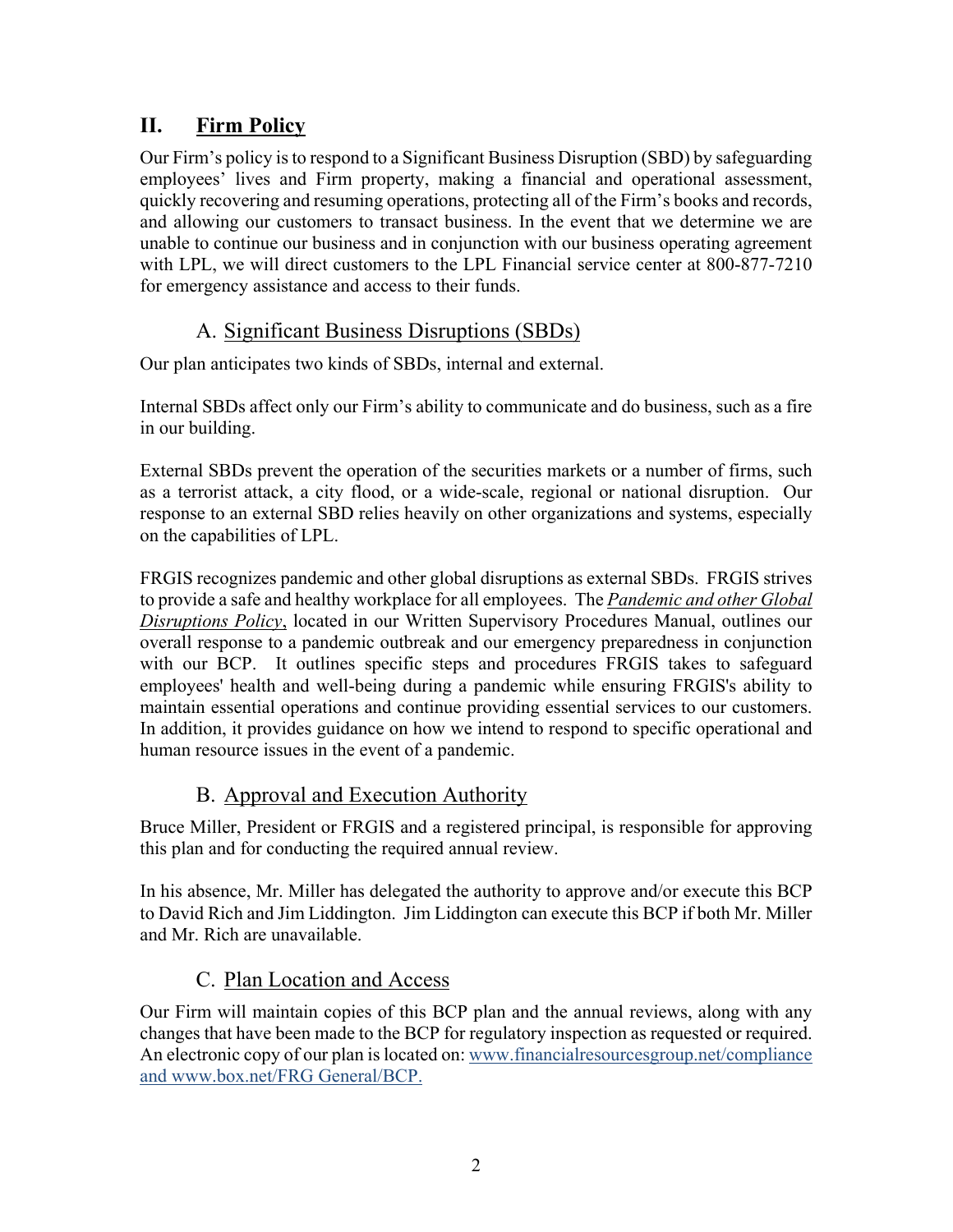*Rule: FINRA Rule 4370(b), (d) and (e).* 

## **III. Business Description**

Our Firm conducts business as a limited purpose Broker-Dealer. FRGIS receives commissions and overrides paid from another Broker-Dealer, LPL Financial, for business conducted by dual registered persons of both firms. Although FRGIS can receive commissions in this manner, it does not have a clearing agreement nor does it conduct general securities business under FRGIS. Our Firm is not an introducing firm and does not perform any type of clearing function for itself or others. Furthermore, we do not hold customer funds or securities. We do not accept or enter orders through FRGIS.

LPL Financial performs all clearing functions and holds customer funds or securities on our behalf. All transactions are sent to LPL Financial, which executes our orders, compares them, allocates them, clears and settles them. LPL Financial also maintains our customers' accounts, can grant customers access to them, and delivers funds and securities. We do not engage in any private placements.

LPL Financial is located at the following locations and through their website at: www.lpl.com. The LPL Financial service center can be contacted at 800-877-7210 for emergency assistance.

LPL Financial is located at:

| <b>Boston</b>                                | Carolinas (Fort Mill) | San Diego, CA        |
|----------------------------------------------|-----------------------|----------------------|
| <b>LPL</b> Financial                         | LPL Financial         | LPL Financial        |
| 75 State Street, $24th$ Floor   1055 LPL Way |                       | 4707 Executive Drive |
| <b>Boston, MA 02108</b>                      | Ft. Mill, SC 29715    | San Diego, CA 92121  |

### **IV. Office Locations**

Our Firm has one main office location at: 360 Kingsley Park Dr., Ste. 100, Fort Mill, SC 29715. Its main telephone number is 704-816-8000. Our employees may travel to this office by means of foot, car or bus. FRGIS engages in business activities as described in the **Business Description** section of this BCP at this location.

Due to the operating agreement between FRGIS and LPL, this location is also a registered Office of Supervisory Jurisdiction ("OSJ") for LPL Financial.

#### **V. Alternative Physical Location(s) of Employees**

In the event of an SBD, we will work with LPL to move dual registered staff, where appropriate, from affected office(s) to the closest of their unaffected office location(s). Staff may also be given the option from Senior Management to be moved to their homes to work remotely given the SBD circumstances.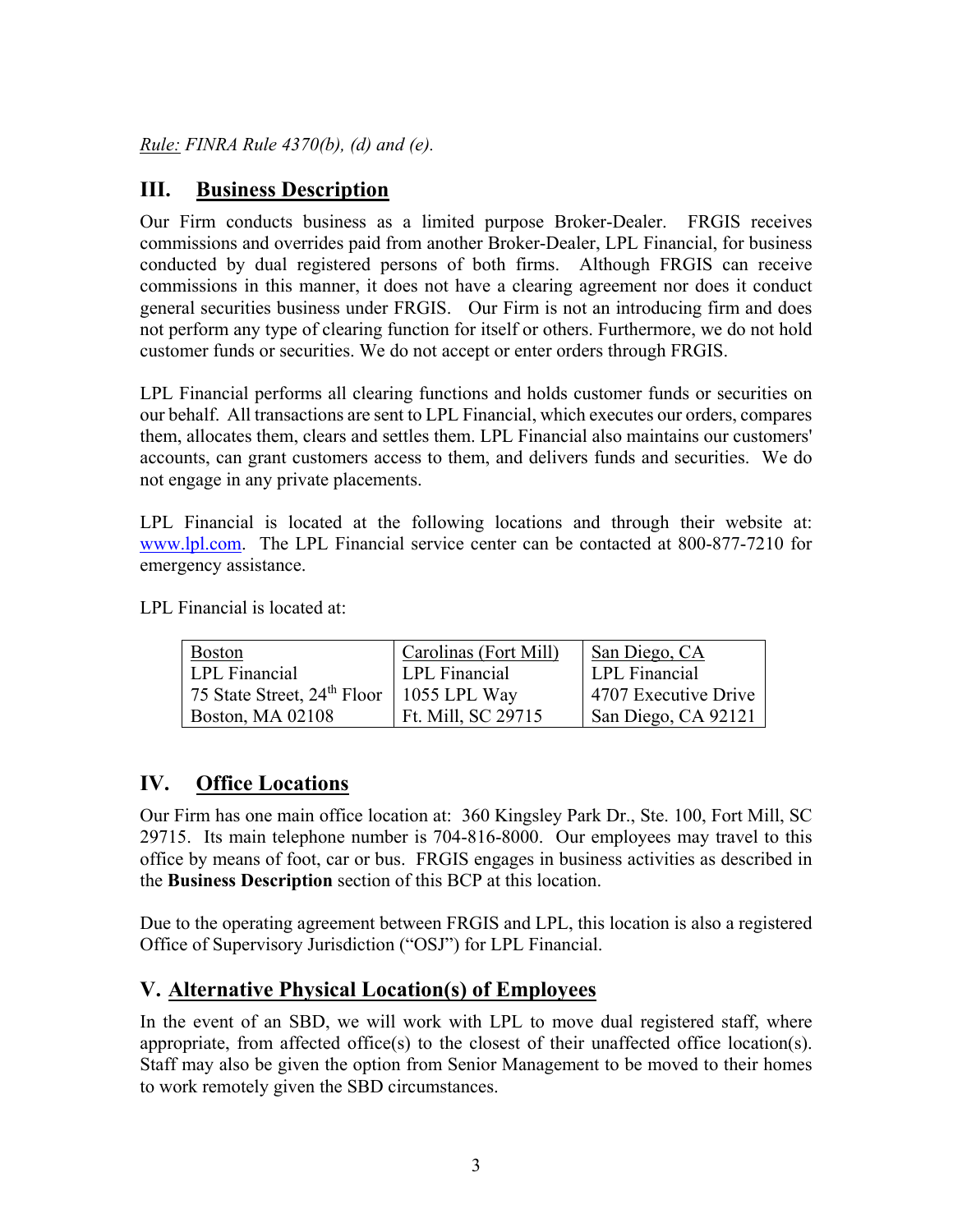*Rule: FINRA Rule 4370(c)(6).*

## **VI. Customers' Access to Funds and Securities**

LPL Financial maintains custody of customers' funds or securities as part of our operating agreement. In the event of an internal or external SBD, if telephone service is available, our dual registered persons will take customer orders or instructions and contact LPL Financial on their behalf, and if our Web access is available, we will post on our website that customers may access their funds and securities by contacting LPL Financial at: (800) 877-7210. The Firm will make this information available to customers through its disclosure policy.

*Rules: FINRA Rule 4370(a);* Securities Exchange Act Rule 15c3-1; *see also* 15 U.S.C. § 78eee.

# **VII. Data Back-Up and Recovery (Hard Copy and Electronic)**

FRGIS maintains its primary hard copy books and records at 360 Kingsley Park Dr., Ste. 100, Fort Mill, SC 29715. David Rich, Chief Compliance Officer of FRGIS, is responsible for the maintenance of these FRGIS books and records.

Our Firm maintains its back-up hard copy books and records by scanning to the Box.com cloud based platform system. These records are maintained through the Box.com platform system which meets the SEC 17a-4 requirements. David Rich, Chief Compliance Officer, is responsible for the maintenance of these back-up books and records. Our Firm backs up its paper records by copying and placing them on our back-up site. We back up our records to the Box.com platform typically within 24 hours once hard copy books and records are finalized.

The Box.com platform essentially offers cloud backup of data to a cloud-based server. Box.com has indicated via their website that cloud backup happens automatically as Box.com uses data centers with reliable power sources and secondary backup systems. In light of these backup systems and redundancies at Box.com, the Firm utilizes and relies upon those abilities and resources at Box.com as their secondary back-up of books and records for the Firm. David Rich, Chief Compliance Officer, has access to the Box.com system for retrieval of any initial and/or duplicate records contained within their systems.

In the event of an internal or external SBD that causes the loss of our paper records, we will physically recover them from our back-up site. If our primary site is inoperable, we will continue operations from our back-up site or an alternate location. For the loss of electronic records, we will either physically recover the storage media or electronically recover data from our back-up site, or, if our primary site is inoperable, continue operations from our back-up site or an alternate location.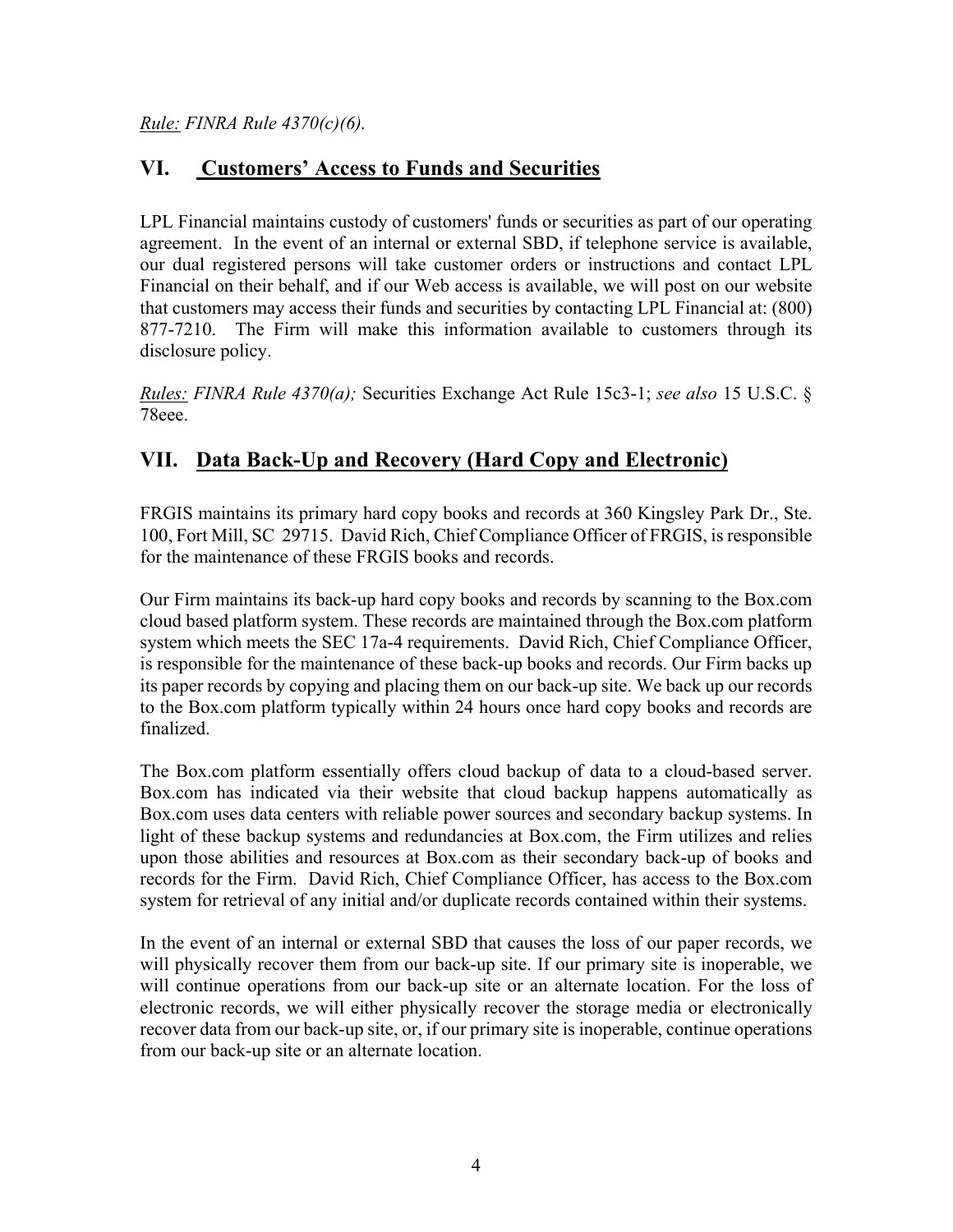LPL Financial has issued additional policies and procedures related to data back-up and recovery pertaining to books and records of dual registered Representatives of LPL and FRGIS. The following LPL policies relate to books and records maintained by LPL of dual registered FRGIS Representatives located in LPL registered branch offices.

*…Members that maintained books and records at the affected locations should*  make every effort to retrieve or back-up such records. If any such records were *permanently destroyed, a list of the types of books and records required to be maintained pursuant to NASD Rule 4510 and SEA Rules 17a-3 and 17a-4 must be prepared. The list should include the time periods affected, but need not include records that can be recreated from an electronic database or that can be retrieved otherwise from a service bureau, backup records storage facility, etc. All such lists must be submitted to LPL Financial through the Compliance Service Center at 1-(800) 877-7210 x6835.* 

*If you have damage to your records:* 

- *1. Do not destroy the records until instructed it is ok to do so.*
- *2. Inventory the damaged records using the damaged records log in Attachment C of this plan.*

*Our branch maintains its primary electronic records at:* 

*Box.net (1-877-729-4269) is responsible for the maintenance of these books and records. Our branch maintains the following document types and forms that are not transmitted to LPL Financial: All Compliance files books and records requirements are fulfilled by Box.* 

*Our branch backs up electronic records at: Box (www.box.com) Contact Patty: Customer Service Backup Frequency: Box backs-up continuously in "real time"* 

*The document types and forms that are backed up are: All Compliance files books and records requirements.* 

*Rule: FINRA Rule 4370(c)(1).*

### **VIII. Financial and Operational Assessments**

#### A. Operational Risk

In the event of an SBD, we will immediately identify what means will permit us to communicate with our customers, employees, critical business constituents, critical banks, critical counter-parties and regulators. Although the effects of an SBD will determine the means of alternative communication, the communications options we will employ will include our website, telephone voice mail and secure email. In addition, we will retrieve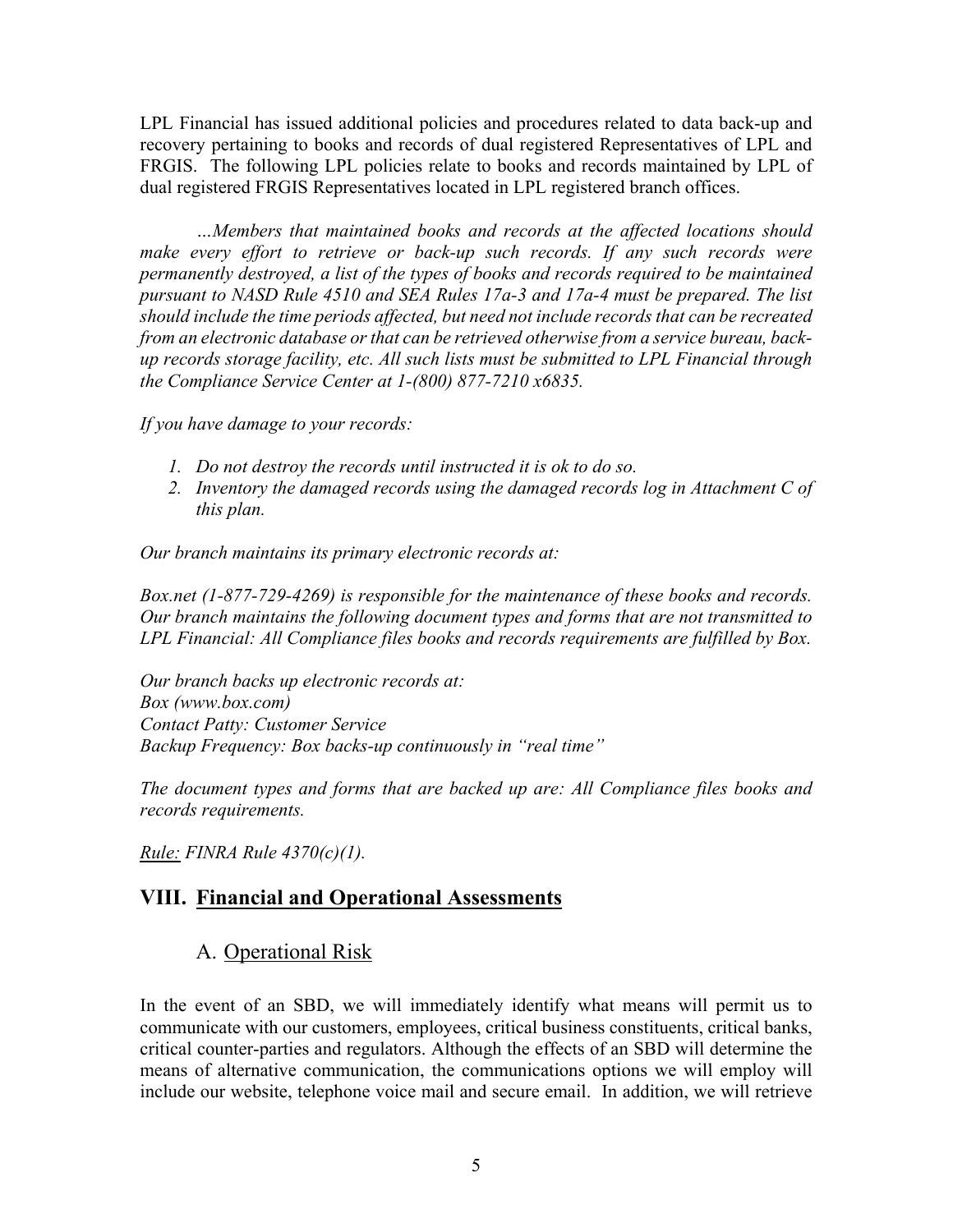our key activity records as described in the section above, Data Back-Up and Recovery (Hard Copy and Electronic). If needed, we will direct customers directly to LPL Financial at: (800) 558-7567.

*Rules: FINRA Rules 4370(c)(3),(c)(4), (c)(5), (c)(7), (c)(9 & (g)(2)).*

### B. Financial and Credit Risk

In the event of an SBD, we will determine the value and liquidity of our investments and other assets to evaluate our ability to continue to fund our operations and remain in capital compliance. We will contact LPL Financial, critical banks and investors to apprise them of our financial status. If we determine that we may be unable to meet our obligations to those counter-parties or otherwise continue to fund our operations, we will request additional financing from our bank or other credit sources to fulfill our obligations to our customers and clients. If we cannot remedy a capital deficiency, we will file appropriate notices with our regulators and immediately take appropriate operational steps, including contacting LPL Financial regarding the Firms operating agreement for customers.

*Rules: FINRA Rules 4370(c)(3), (c)(8) & (g)(2).*

# **IX. Mission Critical Systems**

 "Mission critical systems" are those that ensure prompt and accurate processing of securities transactions, including order taking, entry, execution, comparison, allocation, clearance and settlement of securities transactions, the maintenance of customer accounts, access to customer accounts and the delivery of funds and securities. These systems are maintained by LPL Financial through our dual operating agreement.

Our dual registered Representatives through LPL Financial have primary responsibility for establishing and maintaining the business relationships with customers and have sole responsibility for the mission critical functions of order taking, entry, and execution. LPL Financial provides the execution, comparison, allocation, clearance and settlement of securities transactions, maintenance of customer accounts, access to customer accounts and the delivery of funds and securities.

Our operating agreement with LPL Financial provides that LPL will maintain a business continuity plan and the capacity to execute that plan. LPL represents that it will advise us of any material changes to its plan that might affect our ability to maintain our business. In the event LPL executes its plan, it represents that it will notify us of such execution and provide us equal access to services as its other customers. If we reasonably determine that LPL has not or cannot put its plan in place quickly enough to meet our needs, or is otherwise unable to provide access to such services, LPL has represented that it will assist us in seeking services from an alternative source.

LPL represents that it backs up records at a remote site. LPL represents that it operates a back-up operating facility in a geographically separate area with the capability to conduct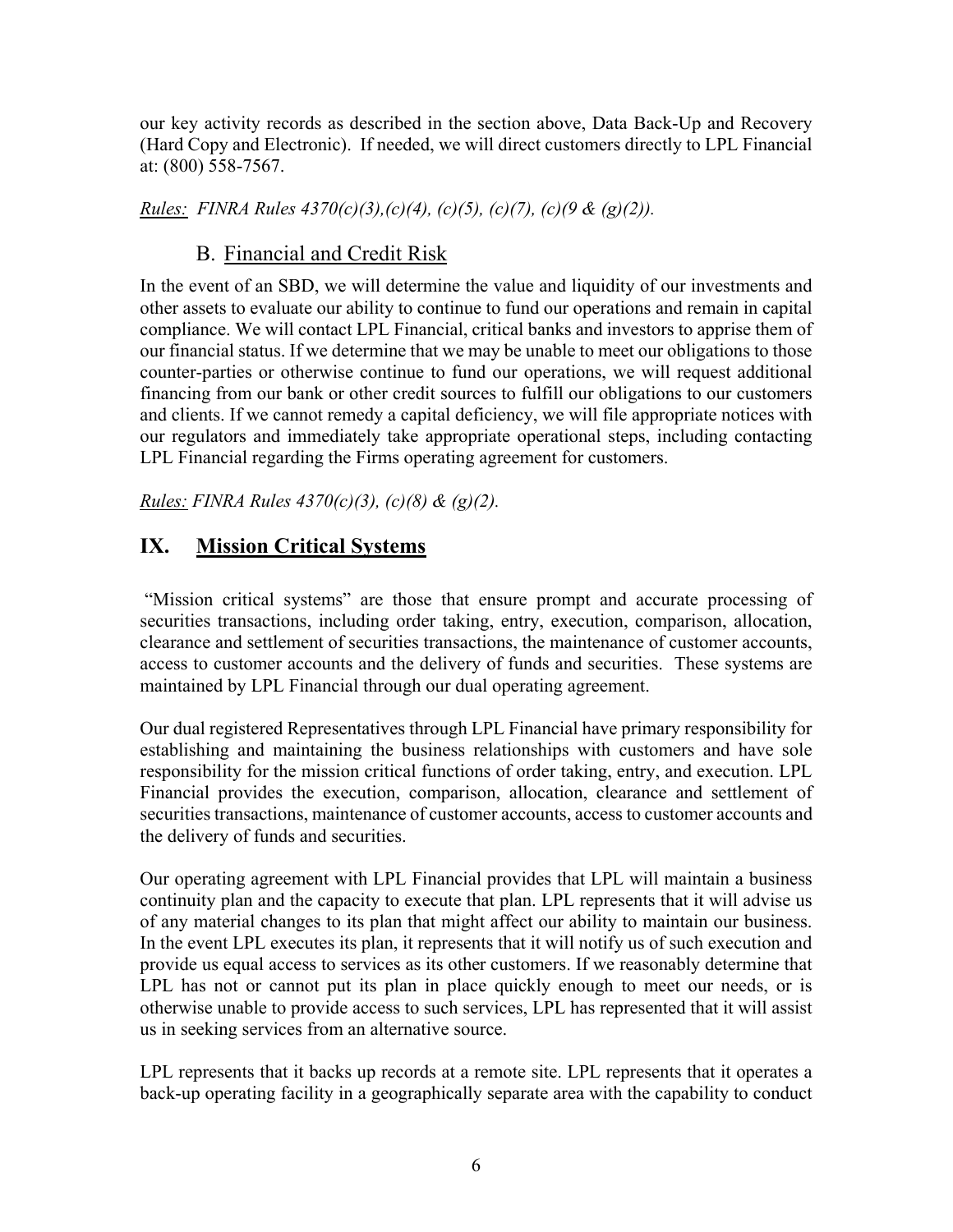the same volume of business as its primary site. LPL has also confirmed the effectiveness of its back-up arrangements to recover from a wide scale disruption and it has confirmed that it tests its back-up arrangements no less than annually.

Recovery-time objectives provide concrete goals to plan for and test against. They are not, however, hard and fast deadlines that must be met in every emergency situation, and various external factors surrounding a disruption, such as time of day, scope of disruption and status of critical infrastructure—particularly telecommunications—can affect actual recovery times. Recovery refers to the restoration of clearing and settlement activities after a wide-scale disruption; resumption refers to the capacity to accept and process new transactions and payments after a wide-scale disruption. LPL has the following SBD recovery time and resumption objectives: Mission-critical systems recovery is expected within four hours. Recovery time objectives vary based on the criticality of each function. These functions are outlined in LPLs Business Continuity Plan.

David Rich will periodically review LPL capabilities to perform the mission critical functions LPL has agreed to perform for our Firm.

### A. Our Firm's Mission Critical Systems

### **1. Order Taking**

Currently, our dual registered Representatives receive orders from customers via telephone, or in person. During an SBD, either internal or external, we will continue to take orders through any of these methods that are available and reliable, and in addition, as communications permit, we will inform our customers when communications become available to tell them what alternatives they have to send their orders to us. If customers are unable to reach the dual registered Representatives to place trades they can contact LPL Financials' Service Center at (800) 558-7567 directly.

### **2. Order Entry**

Currently, our dual registered Representatives enter orders by recording them on paper, calling them in telephonically and electronically sending them to LPL Financial through the BranchNet system. LPL represents under its BCP, we can expect service restoration within 4 hours*.* 

In the event of an internal SBD, our dual registered Representatives will enter and send records to LPL by the fastest alternative means available, which include via phone directly to LPL Financials' Service Center at (800) 558-7567. In the event of an external SBD, our dual registered Representatives will maintain the order in electronic or paper format, and deliver the order to LPL by the fastest means available when it resumes operations. In addition, during an internal SBD, we may need to refer our customers to deal directly with LPL Financials' Service Center for order entry.

# **3. Order Execution**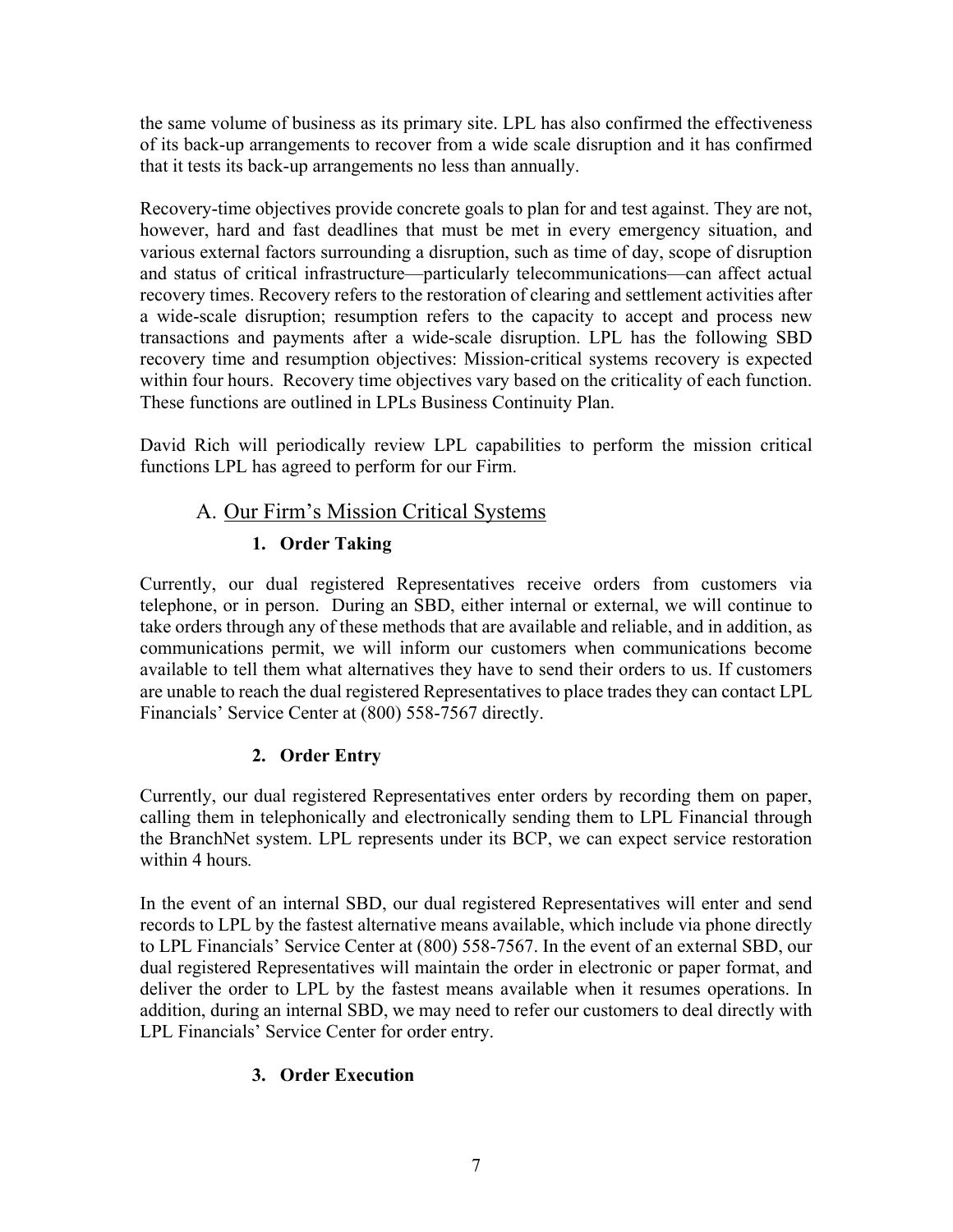LPL Financial executes orders on behalf of our dual registered Representatives. LPL Financials' Fort Mill and San Diego offices serve as primary locations for Trade Execution. Each office serves as the backup for the other in the event of an internal or external SBD. There are documented and tested plans in place to provide for a fail-over between the two sites.

#### **4. Other Services Currently Provided to Customers**

In addition to those services listed above in this section, certain dual registered Principals of LPL and FRGIS also perform OSJ Compliance functions for all advisors associated within the dual branch offices. In the event of an internal SBD, those Principals would provide services remotely through cloud internet-based systems. In the event of an external SBD, those Principals would again provide services remotely through cloud internet -based systems.

### B. Mission Critical Systems Provided by LPL Financial

FRGIS relies on LPL Financial to provide order execution, order comparison, order allocation, customer account maintenance and/or access and delivery of funds and securities.

LPL Financial backs up records of our dual registered Representatives at a remote site. LPL Financials' Fort Mill and San Diego offices serve as primary locations for missioncritical processing, including: Operations, Trade Execution and Processing, and the Service Center. Each office serves as the backup for the other. There are documented and tested plans in place to provide for a fail-over between the two sites.

*Rules: FINRA Rules 3510(c)(2) & (g)(1).* 

# **X. Alternate Communications Between the Firm and Customers, Employees, and Regulators**

# A. Customers

Our dual registered Representatives now communicate with customers using the telephone, email, our website, fax, U.S. mail and in-person visits at LPL registered offices or another location. In the event of an SBD, we will assess which means of communication are still available to us and use the means closest in speed and form (written or oral) to the means that we have used in the past to communicate with the other party. For example, if we have communicated with a party by email but the Internet is unavailable, we will call them on the telephone and follow up where a record is needed with paper copy in the U.S. mail.

We will use whatever means of communication available to us including email, phone, our website or updating our voicemail to instruct customers to contact the LPL Financial client line, 800-558-7567, if we will be unable to transact business for them due to power or network outages.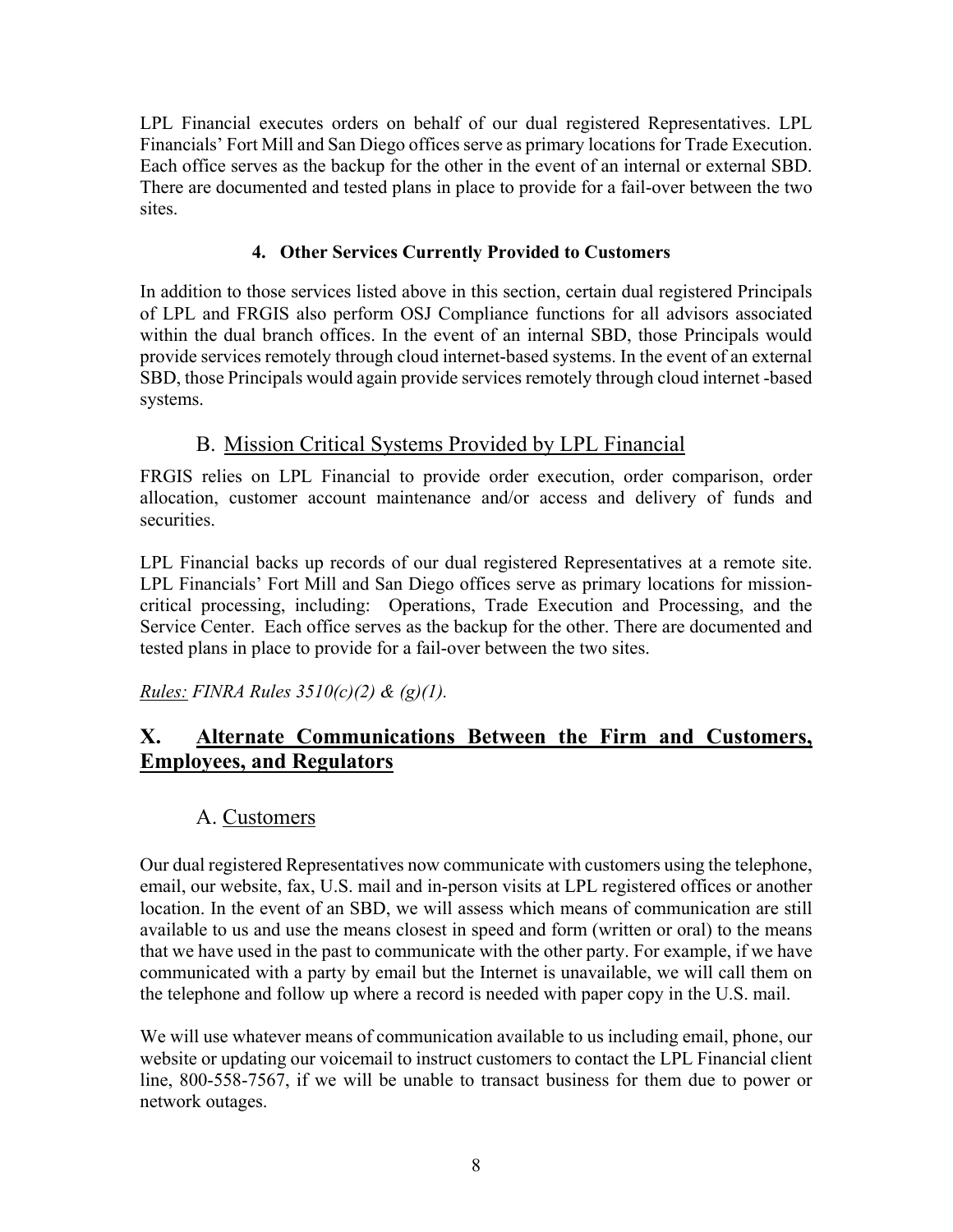#### *Rule: FINRA Rule 4370(c)(4).*

#### B. Employees

We now communicate with our employees using telephone, email and in person. In the event of an SBD, we will assess which means of communication are still available to us, and use the means closest in speed and form (written or oral) to the means that we have used in the past to communicate with the other party. We will also employ a call tree so that senior management can reach all employees quickly during an SBD. The call tree includes all staff home and office phone numbers. We have identified persons, noted below, who live near each other and may reach each other in person:

| <b>Caller</b>       | <b>Call Recipients</b>             |
|---------------------|------------------------------------|
| <b>Bruce Miller</b> | David Rich - 646-510-4658          |
|                     | Steven Lank - 704-798-0700         |
| David Rich          | Bruce Miller – 804-314-0619        |
|                     | Steven Lank - 704-798-0700         |
|                     | Laura Keady - 646-369-9631         |
|                     | Christa Franse - 980-395-3110      |
|                     | Chris Thompson $-231-357-7421$     |
|                     | Mark Stieve - 704-877-3988         |
|                     | Katie Mills - 706-308-5244         |
|                     | Jim Liddington $-704-840-4538$     |
|                     | Lindsey Bessant $-704-936-8392$    |
|                     | Melissa McGrath - 732-882-4209     |
|                     | Warren Williams - 704-965-2369     |
| Mark Stieve         | Cindy Nagel $-704-877-6121$        |
|                     | Gloria Dubose - 828-699-1152       |
|                     | James "JJ" Hudock - 704-607-0624   |
|                     | Stephen Locker - 704-287-2430      |
|                     | Rob Matricardi - 303-550-2870      |
| Christa Franse      | Meleakia Spearing - 803-467-5487   |
|                     | Susan Andre - $704 - 643 - 6861$   |
|                     | Matt Danner - 704-280-3944         |
|                     | Chris Freeman $- 803 - 412 - 2647$ |
|                     | Marika McCarthy $-704-807-5032$    |
|                     | Toni Dunlap - 803-448-2800         |
|                     | Angela Boykin - 404-964-2893       |
|                     | Antonio Phillips - 704-907-5382    |
| Laura Keady         | Donna Coggins - 615-473-7694       |
|                     | Aley Tello - 803-447-0216          |
| Chris Thompson      | Jenny Franchi - 704-301-0993       |

The person to invoke use of the call tree is: Bruce Miller or David Rich.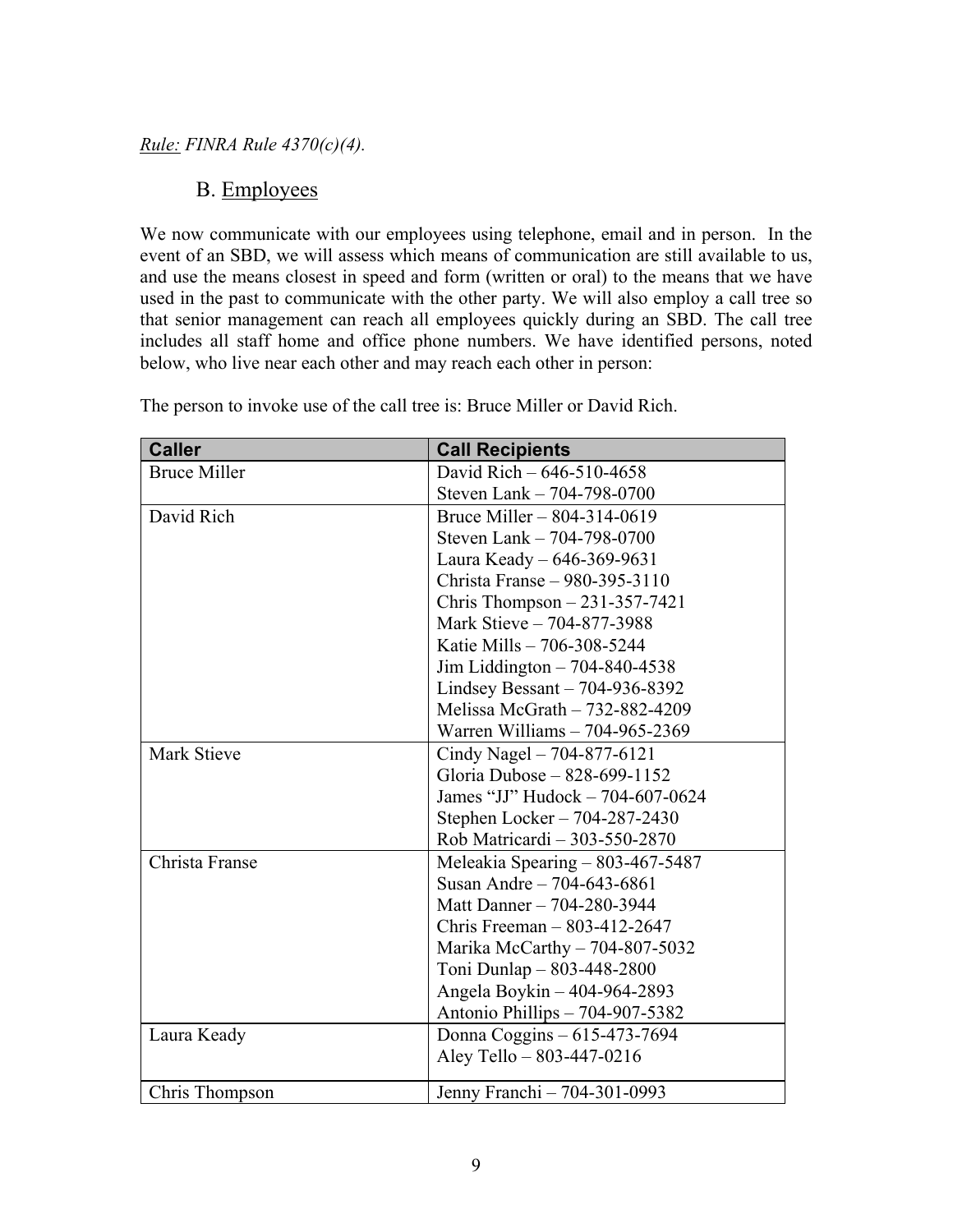| Tanya Beshears $-704-577-8091$   |
|----------------------------------|
| Bolder Hallmark - $704-241-5776$ |

*Rule: FINRA Rule 4370(c)(5).*

#### C. Regulators

FRGIS is currently a member of the self-regulatory organization (SROs), FINRA, and are also regulated by federal and state securities regulators*.* We communicate with our regulators using telephone, email, fax, U.S. mail and in-person. In the event of an SBD, we will assess which means of communication are still available to us and use the means closest in speed and form (written or oral) to the means that we have used in the past to communicate with the other party.

*Rule: FINRA Rule 4370(c)(9).*

### **XI. Critical Business Constituents, Banks, and Counter-Parties**

#### A. Business constituents

Critical business constituents are businesses with which we have an ongoing commercial relationship in support of our operating activities such as vendors providing critical services.

LPL Financial provides most of our critical services. We will quickly establish alternative arrangements if a business constituent can no longer provide the needed goods or services when we need them because of an SBD to them or our Firm. We have implemented the use of a questionnaire for our critical service providers, included in our Cybersecurity Checklist.

Our other critical business constituents are:

| <b>Business Constituent</b>        | <b>Services Provided:</b>    |
|------------------------------------|------------------------------|
| ClientWorks System                 | <b>LPL</b>                   |
| <b>Electronic Document Storage</b> | Box.net                      |
| <b>Fax Server</b>                  | E-Fax/Ring Central           |
| Office Cloud File System           | Box.net                      |
| Correspondence Tracking            | Box.net / Global Relay (LPL) |

*Rules: FINRA Rule 4370(c)(7).*

#### B. Banks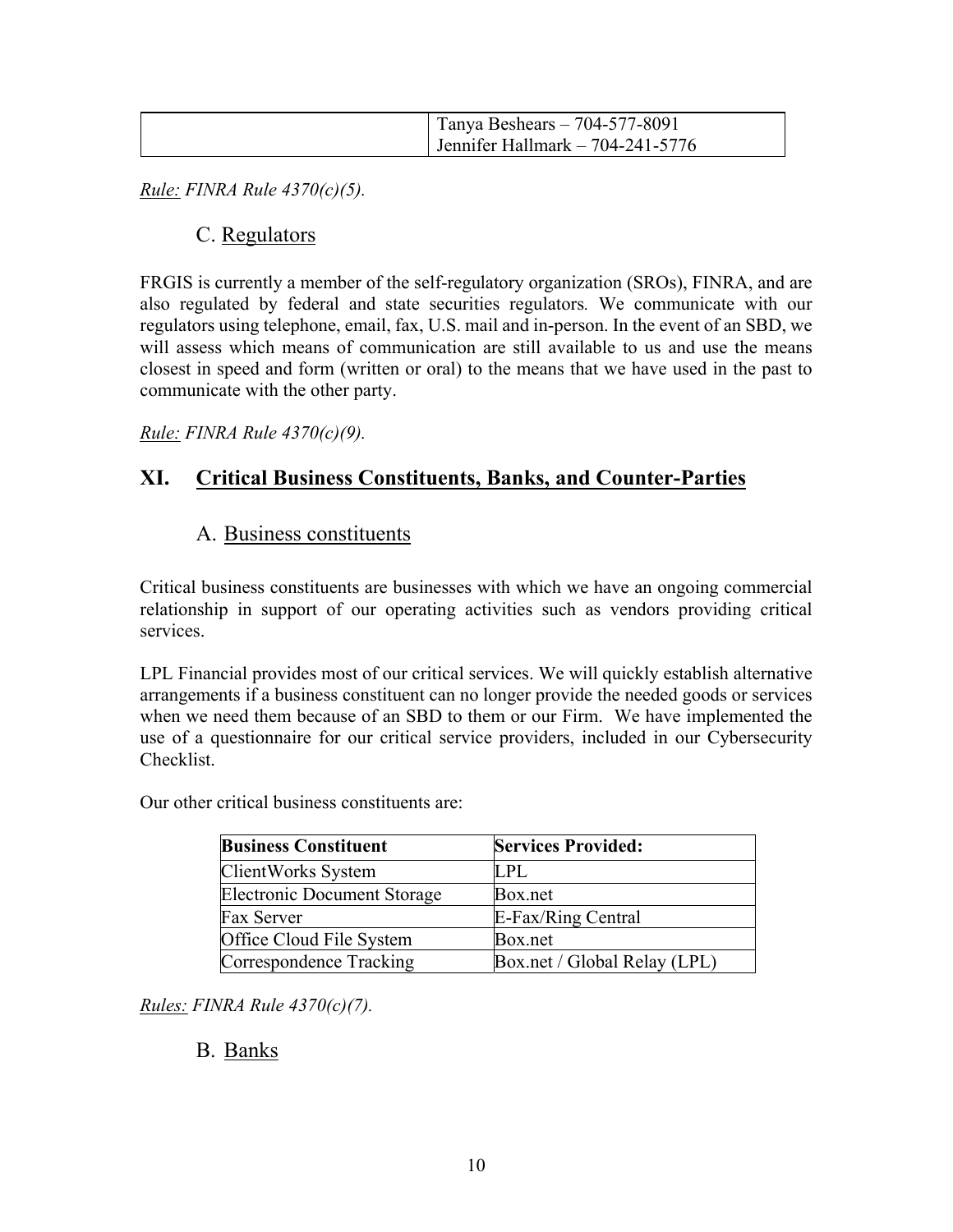We have contacted our banks and lenders to determine if they can continue to provide the financing that we will need in light of the internal or external SBD. The bank maintaining our operating account is: BB&T Bank, 200 S. College Street, Charlotte, NC 28202, 1-800- 226-522. If our banks and other lenders are unable to provide the financing, we will seek alternative financing means through other established regional or national banks.

*Rules: FINRA Rule 4370(c)(7).*

C. Counter-Parties

LPL Financial maintains the relationships with our critical counter-parties on our behalf. LPL will contact any deemed critical counterparties, such as other broker-dealers or institutional customers, to determine if we will be able to carry out our transactions with them in light of the internal or external SBD. Where the transactions cannot be completed, we will work with LPL Financial or contact those counterparties directly to make alternative arrangements to complete those transactions as soon as possible.

*Rules: FINRA Rule 4370(c)(7).*

### **XII. Regulatory Reporting**

We are subject to regulation by the SEC, FINRA and all state level securities and insurance regulators such as NAIC through direct affiliation and indirectly through our agreement with LPL Financial. We now file reports with our regulators using paper copies in the U.S. mail, and electronically using fax, email, and the Internet. In the event of an SBD, we will check with the SEC, FINRA and other regulators to determine which means of filing are still available to us and use the means closest in speed and form (written or oral) to our previous filing method. In the event that we cannot contact our regulators, we will continue to file required reports using the communication means available to us. Contact information for each regulatory body can be access via each website.

*Rule: FINRA Rule 4370(c)(8).*

# **XIII. Disclosure of Business Continuity Plan**

FRGIS has a BCP disclosure statement that is provided to customers via the FRGIS website. This FRGIS BCP disclosure statement is posted at https://www.financialresourcesgroup.net/ and mailed to customers, at no cost, upon request.

LPL Financial has a BCP disclosure statement that is provided to customers at account opening. The LPL BCP Disclosure statements is also posted to https://www.lpl.com and mailed to customers upon request.

*Rule: FINRA Rule 4370(e).*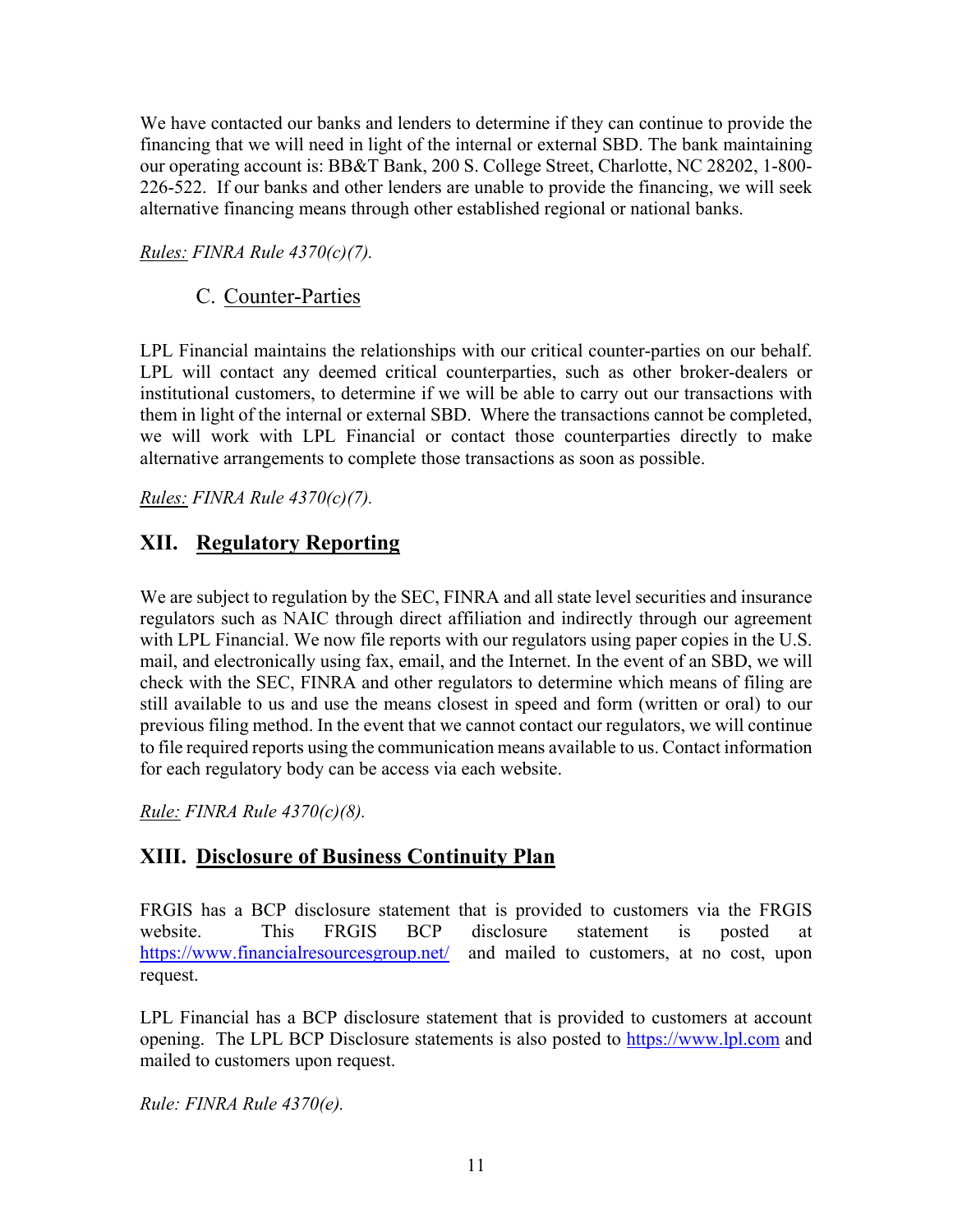# **XIV. Updates and Annual Review**

FRGIS will update this plan whenever we have a material change to our operations, structure, business or location or to those associated to our arrangement with LPL Financial. In addition, our Firm will review this BCP annually during the Firm's annual review to modify it for any changes in our operations, structure, business or location or those associated to our arrangement with LPL Financial.

*Rule: FINRA Rule 4370(b).*

### **XV. Senior Manager Approval**

The undersigned, or designee, has approved this Business Continuity Plan as reasonably designed to enable our Firm to meet its obligations under our agreement with LPL Financial and to customers in the event of an SBD.

*Rule: FINRA Rule 4370(d).* 

Pulled

Signed:

| Title: | CCO |
|--------|-----|
|        |     |

Date: 06/01/2022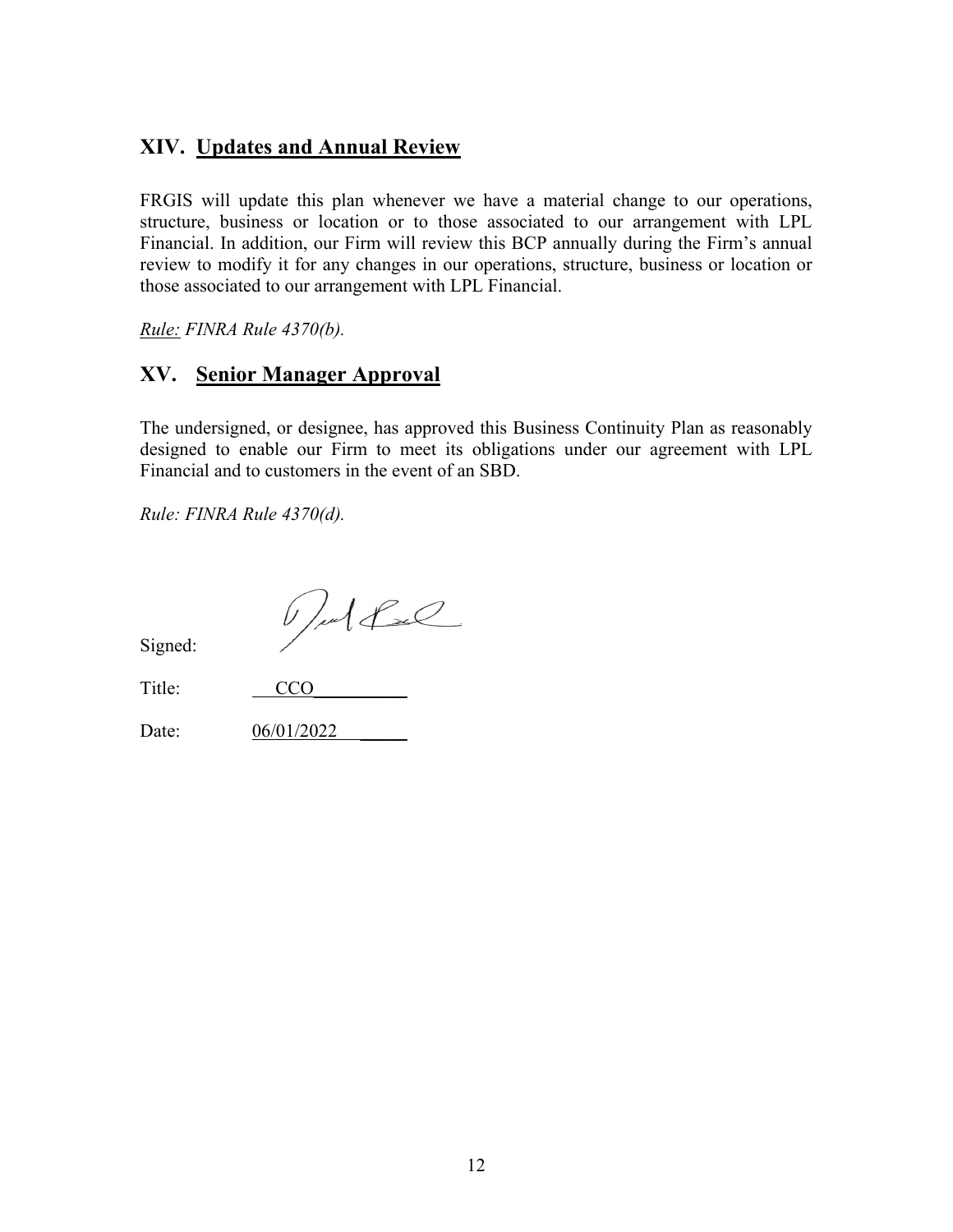# **Attachment A FRGIS Business Continuity Plan Disclosure**

Financial Resources Group Investment Services (FRGIS or the "Firm") has developed a Business Continuity Plan ("BCP") on how we will respond to events that significantly disrupt our business. Since the timing and impact of disasters and disruptions is unpredictable, we will have to be flexible in responding to actual events as they occur. With that in mind, we are providing you with this information on our Business Continuity Plan.

Contacting Us – If after a significant business disruption you cannot contact us as you usually do you should go to our website at https://www.financialresourcesgroup.net/. If you cannot access us through the instructions on our website, you should contact LPL Financial ("LPL") at 866-467-1915 for assistance from an LPL associate.

Our Business Continuity Plan – We plan to quickly recover and resume business operations after a significant business disruption and respond by safeguarding our employees and property, making a financial and operational assessment, protecting the Firm's books and records, and allowing our customers to transact business. In short, our Business Continuity Plan is designed to permit our Firm to resume operations as quickly as possible, given the scope and severity of the significant business disruption.

Our Business Continuity Plan addresses: data backup and recovery; all mission critical systems; financial and operational assessments; alternative communications with customers, employees, and regulators; alternate physical location of employees; critical supplier, contractor, bank and counter-party impact; regulatory reporting; and assuring our customers prompt access to their funds and securities if we are unable to continue our business.

LPL backs up our important records in a geographically separate area. While every emergency situation poses unique problems based on external factors, such as time of day and the severity of the disruption, we have been advised by LPL that its objective is to restore its own operations and be able to complete existing transactions and accept new transactions and payments promptly. Your orders and requests for funds and securities could be delayed during this period.

Varying Disruptions – Significant business disruptions can vary in their scope, such as only our Firm, a single building housing our Firm, the business district where our Firm is located, the city where we are located, or the whole region. Within each of these areas, the severity of the disruption can also vary from minimal to severe. In a disruption to only our Firm or a building housing our Firm, we will transfer our operations to a local site when needed and expect to recover and resume business promptly. In a disruption affecting our business district, city, or region, we will transfer our operations to a site outside of the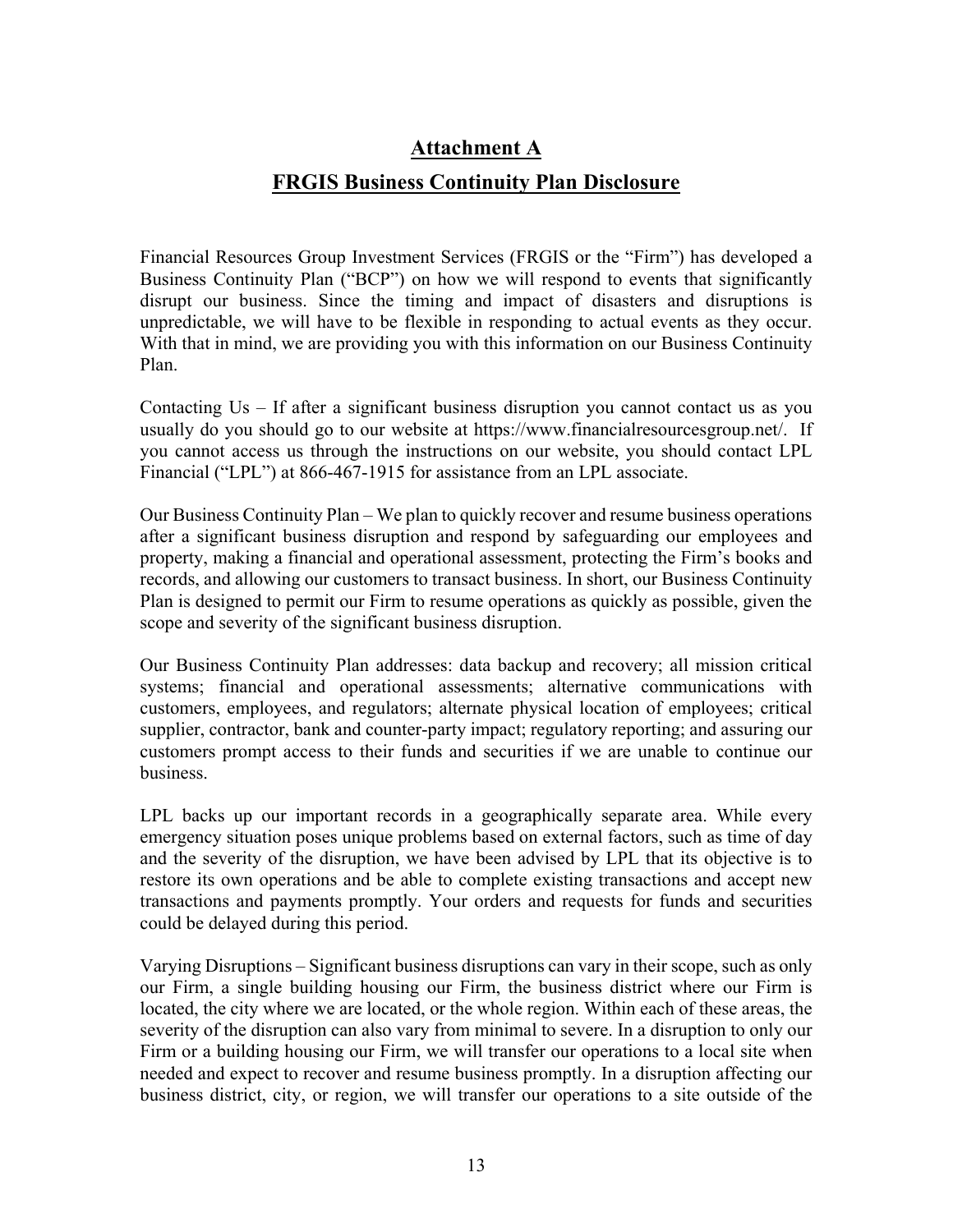affected area. In either situation, we plan to continue in business, and notify you through our website or our customer emergency number. If the significant business disruption is so severe that it prevents us from remaining in business, we will assure our customer's prompt access to their funds and securities.

For more information – If you have questions about our business continuity planning, please contact us at: Financial Resources Group Investment Services 360 Kingsley Park Dr., Ste. 100, Fort Mill, SC 29715 Direct (704) 816-8000 Fax (704) 816-8200.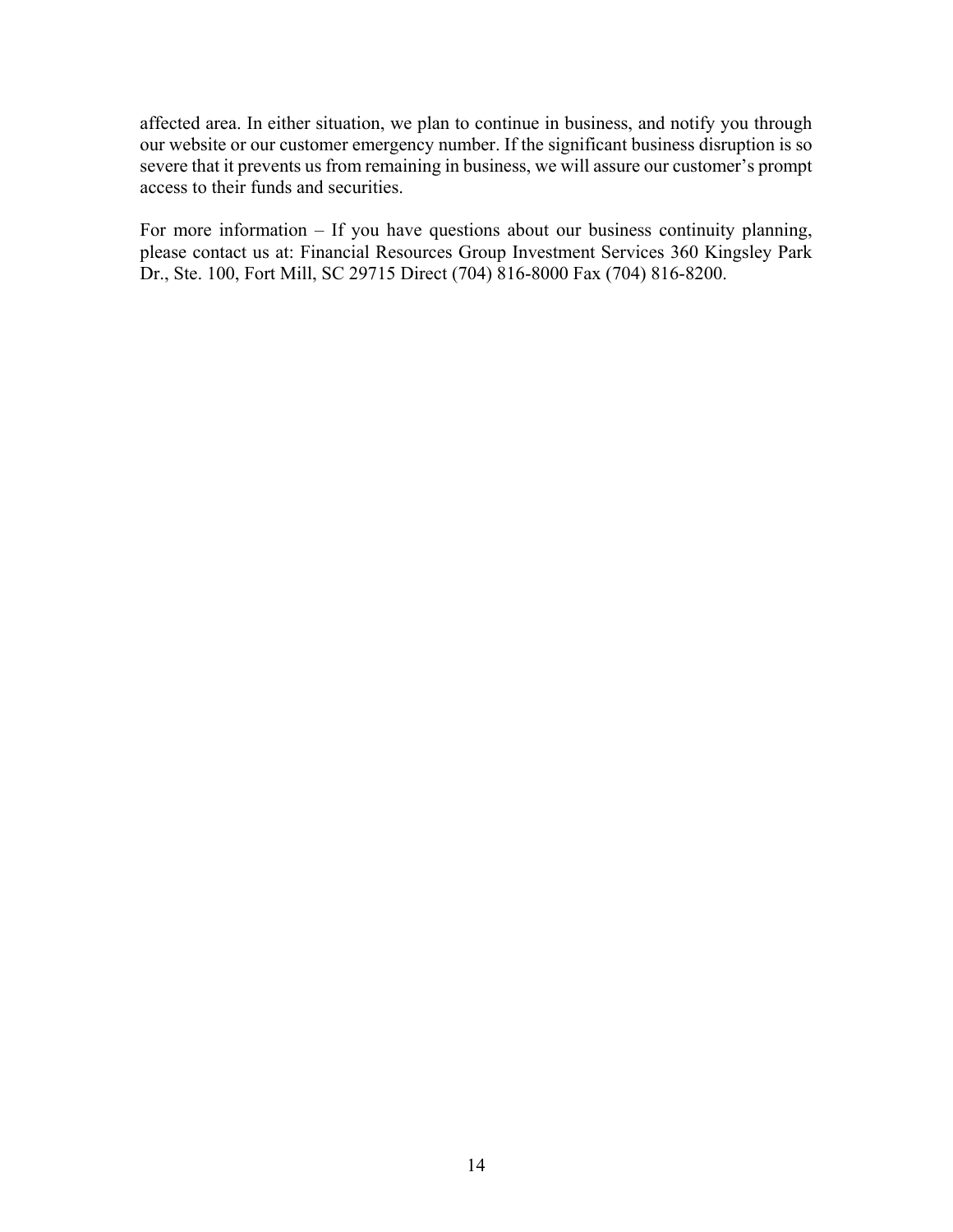# **Attachment B:**

### **LPL Financial Business Continuity Plan Disclosure**

LPL Financial and our affiliate -The Private Trust Company- are committed to providing timely service to our clients. We recognize the importance of preparing for various disaster scenarios that could hamper our ability to provide service. We have taken aggressive steps to provide for business contingency and continuity planning under a variety of potential scenarios. We continue to evaluate our continuity plans and take the necessary actions to ensure the proper resources are available to provide for the recovery and timely resumption of critical business operations to internal business units, third-party business partners, and clients.

#### *LPL Financial Business Continuation Strategy Headquarters and Staff*

LPL Financial has headquarters and operations staff located in three principal locations: Boston, Fort Mill, and San Diego. The Boston office serves as the primary site for our executive office, Legal, and Research. These units, while vital to the compm1y on a continuing basis, are not considered mission-critical for the daily back-office operation of our business. In the event of a disaster that would make the Boston office unserviceable, the San Diego office is its alternative facility.

#### *Mission-Critical Departments*

Both the Fort Mill and San Diego offices serve as primary locations for our mission- critical departments, including: Operations, Trade Execution and Processing, and the Service Center.

Each office serves as the backup for the other. There are documented and tested plans in place to provide for a fail-over between the two sites.

The LPL Financial Production Data Center is located in a second and distinct Charlotte location. The alternate Data Center is located in Dallas, Fort Worth, Texas.

- The Production Data Center facility is located approximately ten miles from the Fort Mill office location.
- The Production Data Center infrastructure is fully redundant in terms of power, network, and equipment.
- Each of our office locations also has fully redundant networking and telecommunications systems.
- There is redundant connectivity across Boston, Fort Mill, and San Diego.

The LPL Financial brokerage computing platform is operated in another geographical region of the United States by an unaffiliated third-party vendor. None of the scenarios presented in this document would pose a threat of business disruption to this remote site.